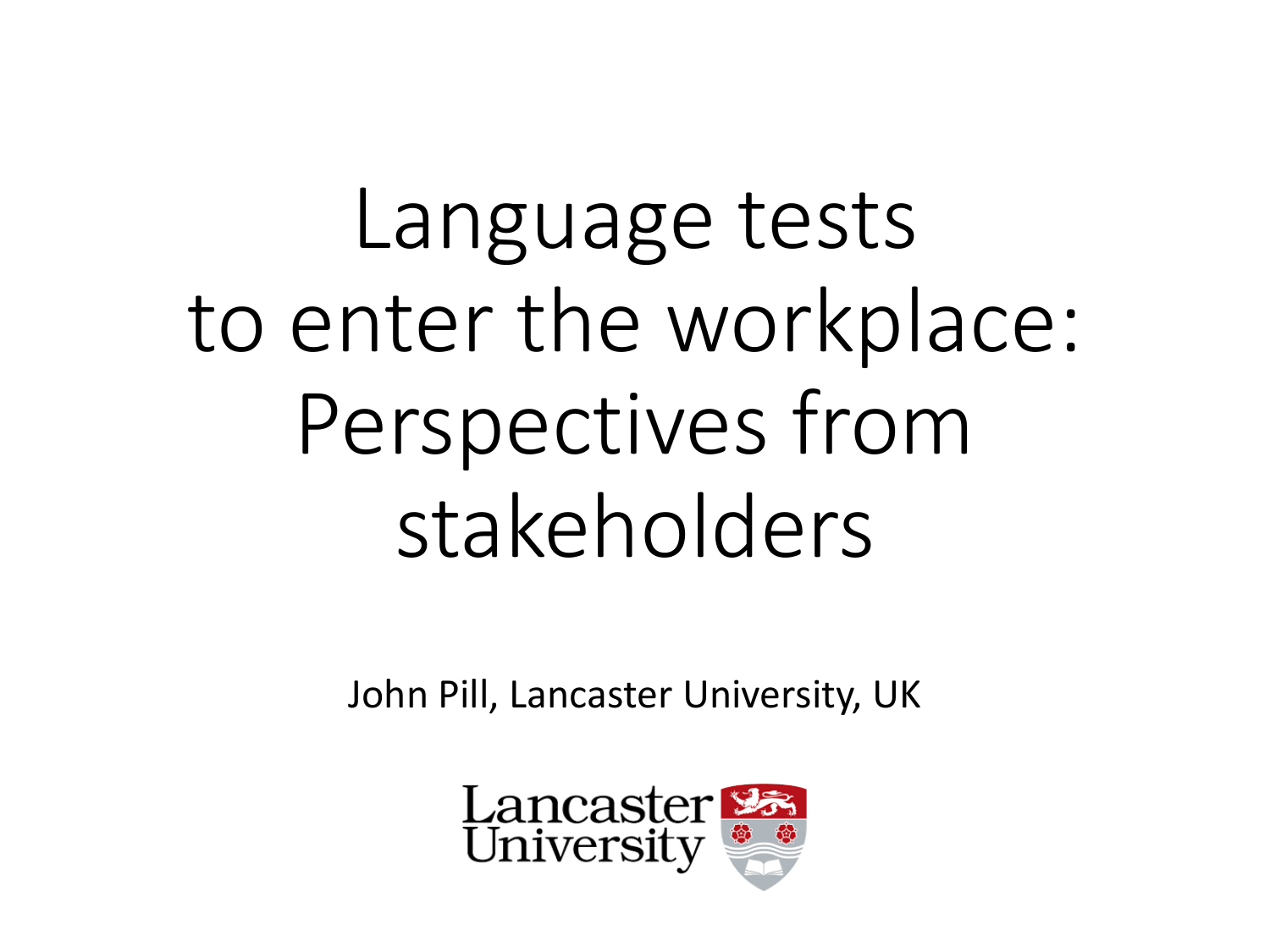### *Overview*

#### **Three studies**

- 1. Interviews with representatives of regulatory authorities; consultation documents
- 2. Standard-setting study for a general language test used for medical registration
- 3. Study to revise the scope of a specific-purpose language test for medical registration

**Stakeholders**

Test users

Public

Co-workers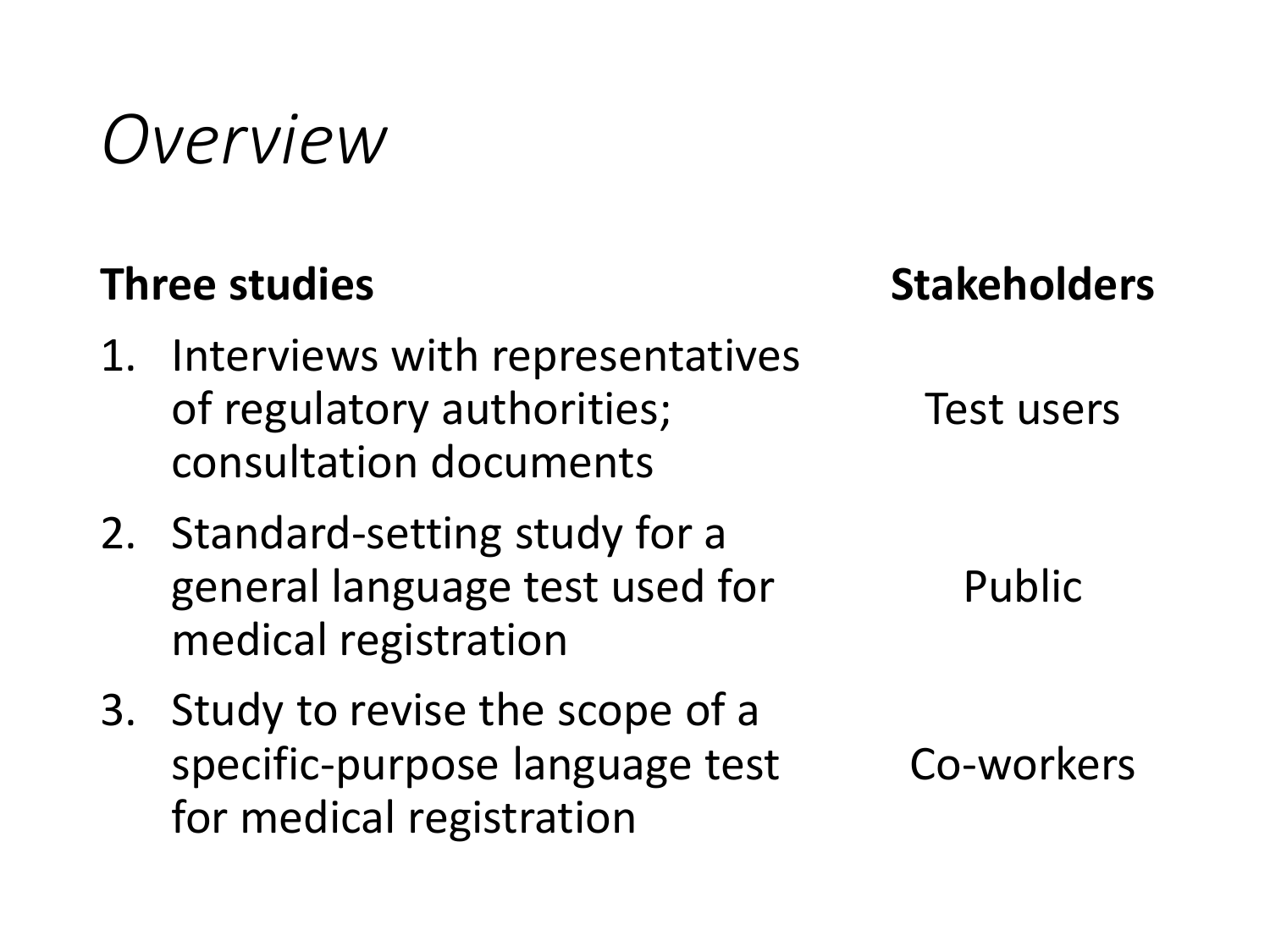#### **Data sources**

- 1. Knoch, May, Macqueen, Pill, & Storch (2016)
- 2. Macqueen, Pill, Elder, & Knoch (2013)
- 3. Pill & Macqueen (2017, forthcoming)







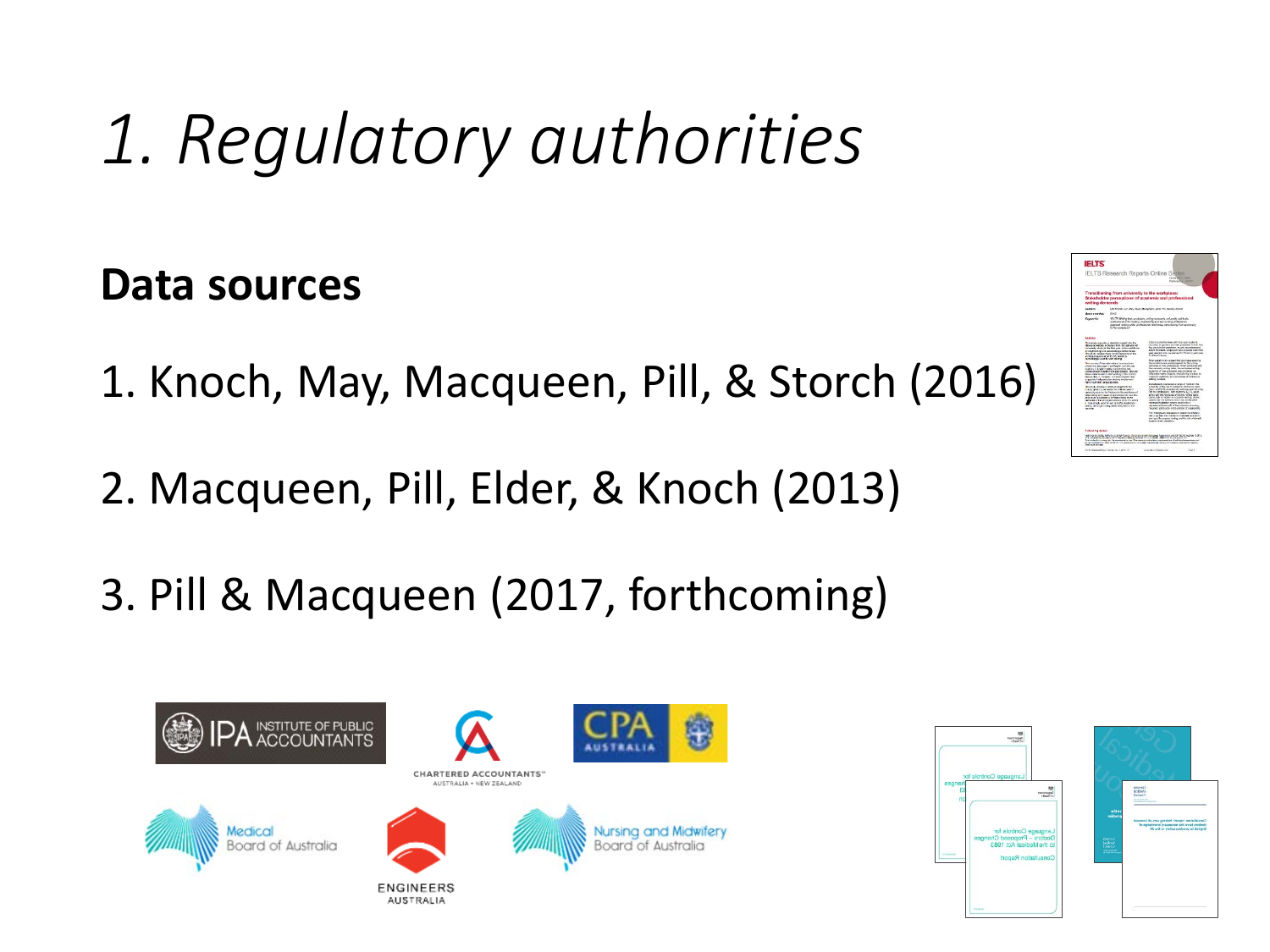*test users may be quite far removed from the actual testing situation, and we cannot assume that all will take the time and effort needed to find out exactly what was being tested. Thus, these stake-holders will vary in their familiarity with the content of the specific tests. … It is thus extremely important that we find ways to communicate the test results in a way that is meaningful to all relevant stake-holders.* (Bachman, 2004, p. 296)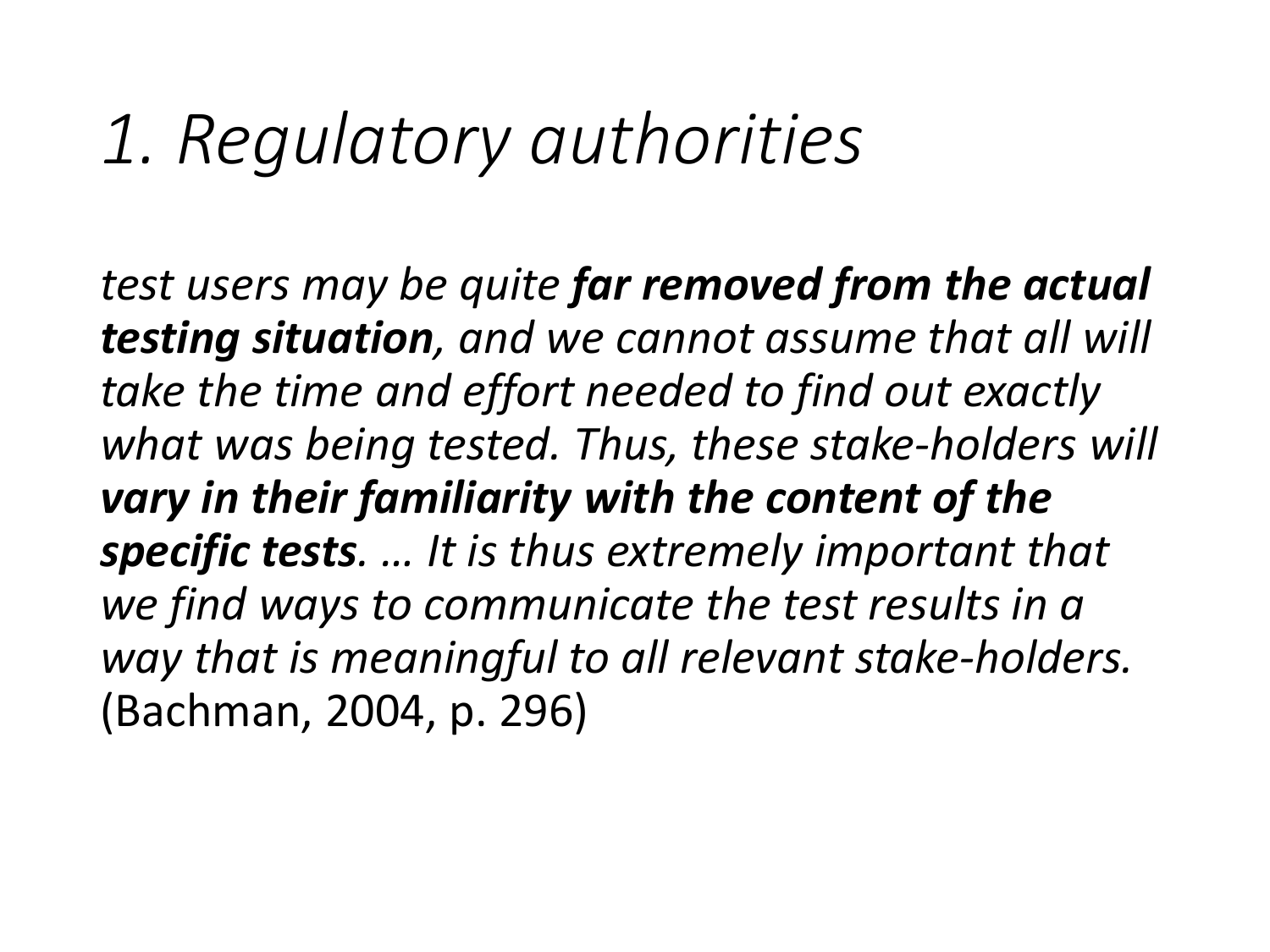#### **Overall view**

Test as taken-for-granted standard Focus on technicalities, not construct Little sense of what scores represent



#### **Engineering**

*until we got the [IELTS samples] dvd, we were I think naturally thinking: well, there's a piece of paper that says their writing's 7, there's their writing, that must match, that must be what a 7 is*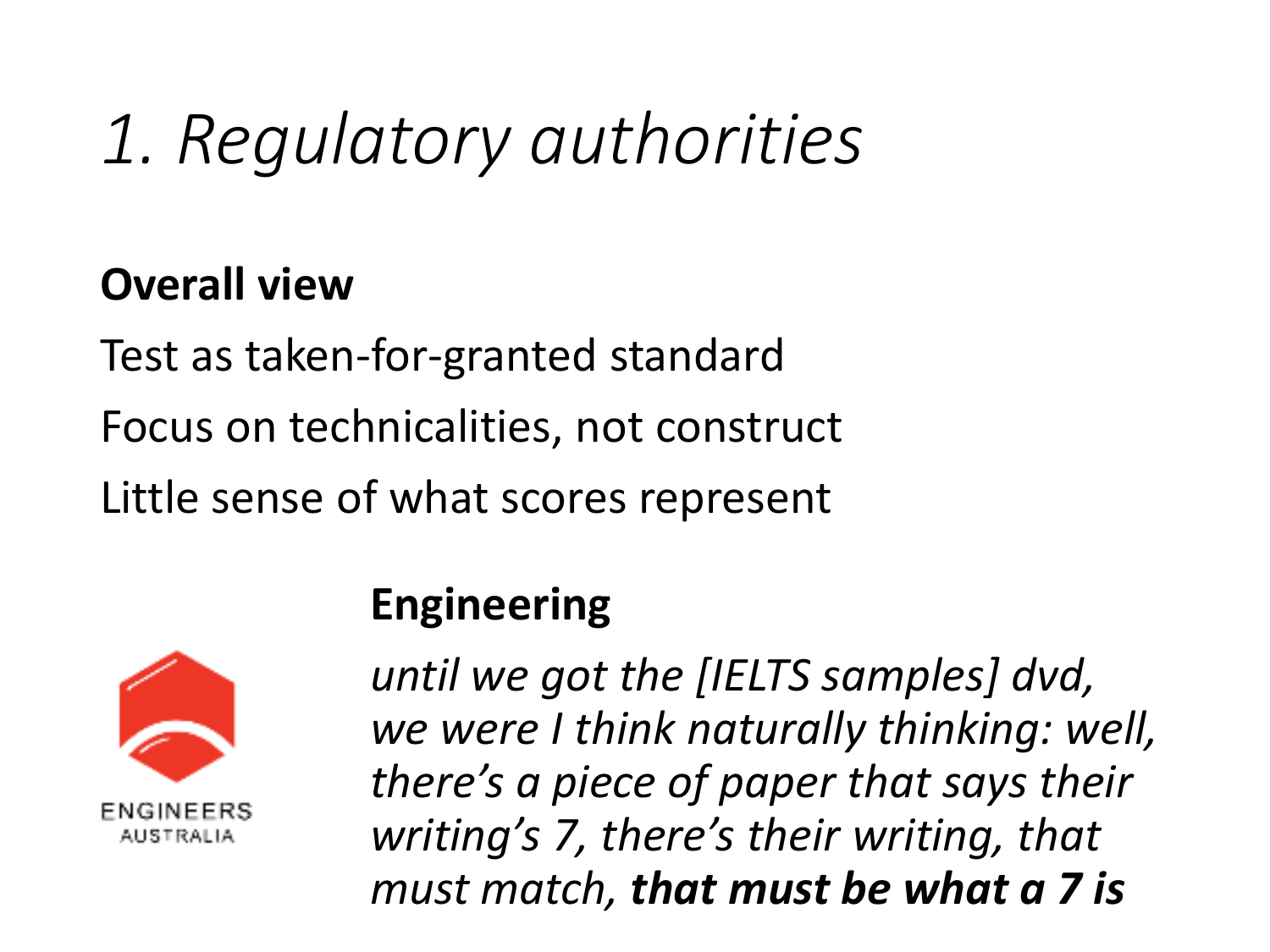

#### **Medicine**

*I believe I mean what we expect of an English language test is that it provides a level of assurance about the basic competence in in the English language … but we don't think it's teaching clinical communication skills* … *if testing is congruent with practice that's terrific but we shouldn't be relying on that*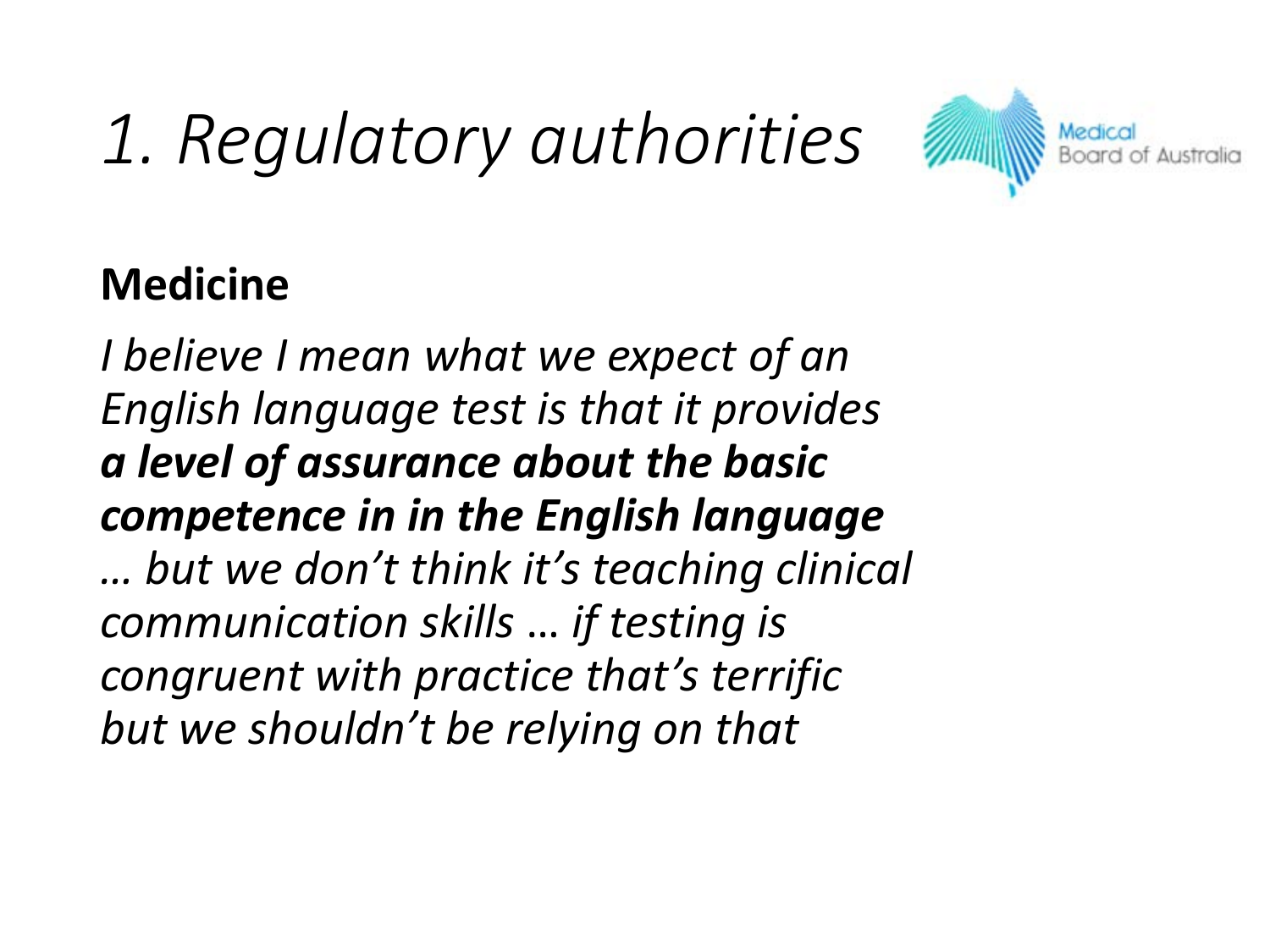

#### **UK consultations**

*In May 2010, the Coalition Agreement set out that 'we will seek to stop foreign healthcare professionals working in the NHS unless they have passed robust language and competence tests' in order to assure patient safety and quality of care in the UK.* (DoH call, p. 6)

> **Language Controls for Doctors - Proposed Changes** to the Medical Act 1983 A paper for consultation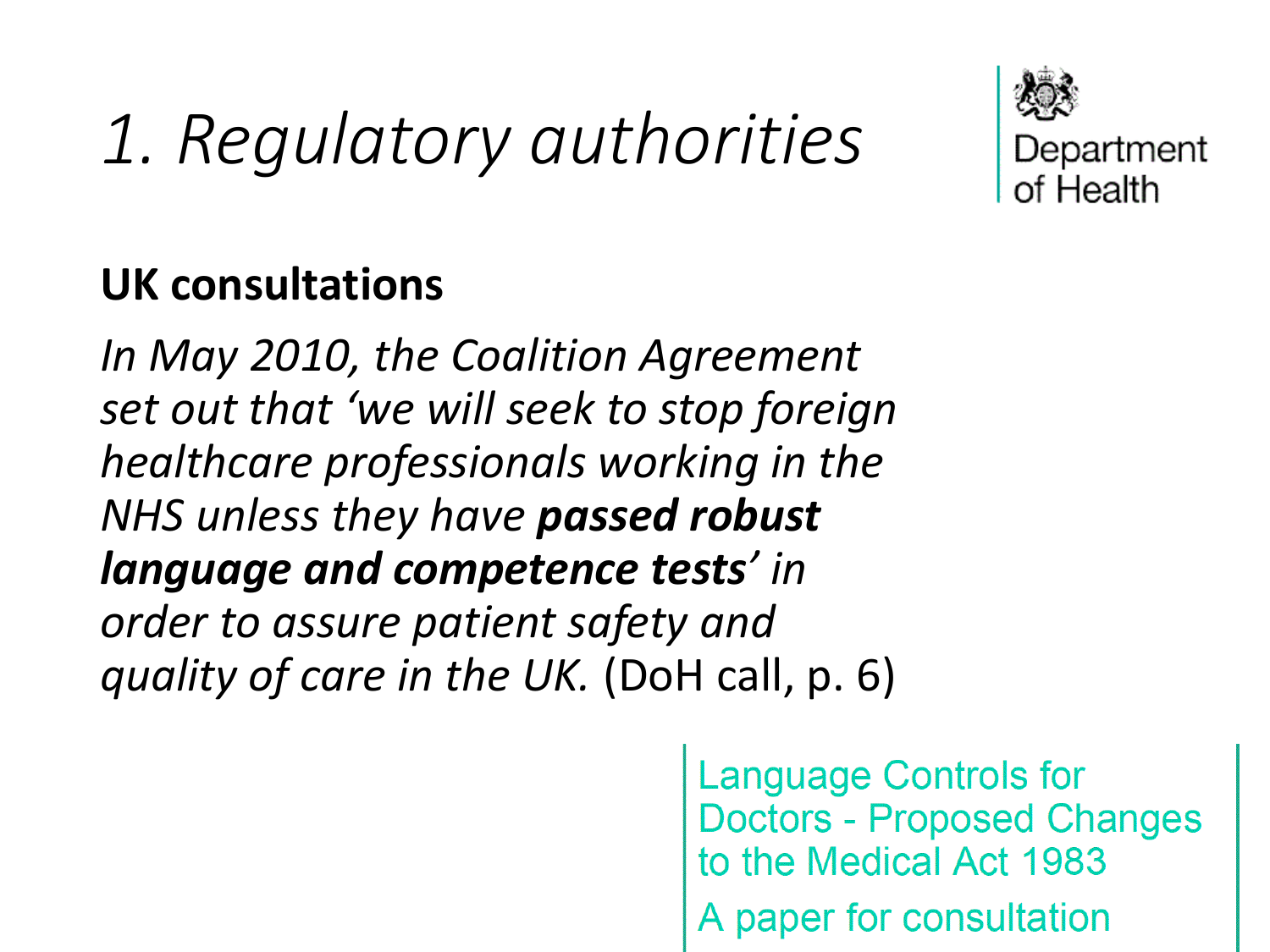

**Regulating doctors Ensuring good medical practice** 

#### **UK consultations**

*The academic version of the IELTS test is widely accepted by employers, regulators and professional bodies as a means of assessing proficiency in English in a professional environment. It is widely available, with a significant evidence base behind it. It is also relatively inexpensive for candidates.* (GMC report, p. 7)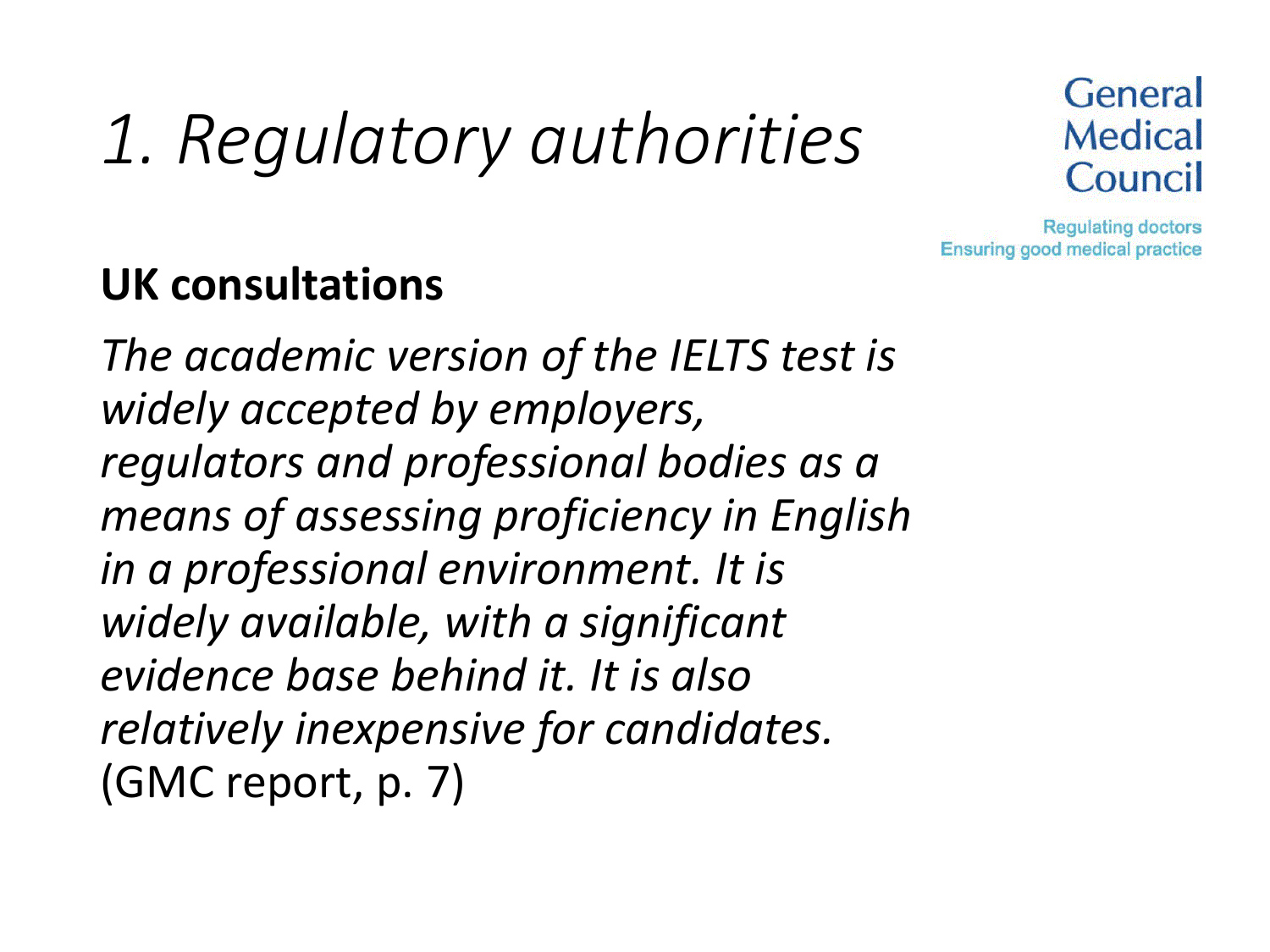

**Regulating doctors Ensuring good medical practice** 

#### **GMC report**

*There were a range of comments particularly about the International English Language Testing System (IELTS), for example stating it's not the only test, it's not specifically medical, or it's too expensive.* (p. 7)

*We received a range of comments relating to communication more broadly. These highlighted that communication is more than just language and includes nuances, phrases, colloquialisms and body language.*  (p. 33)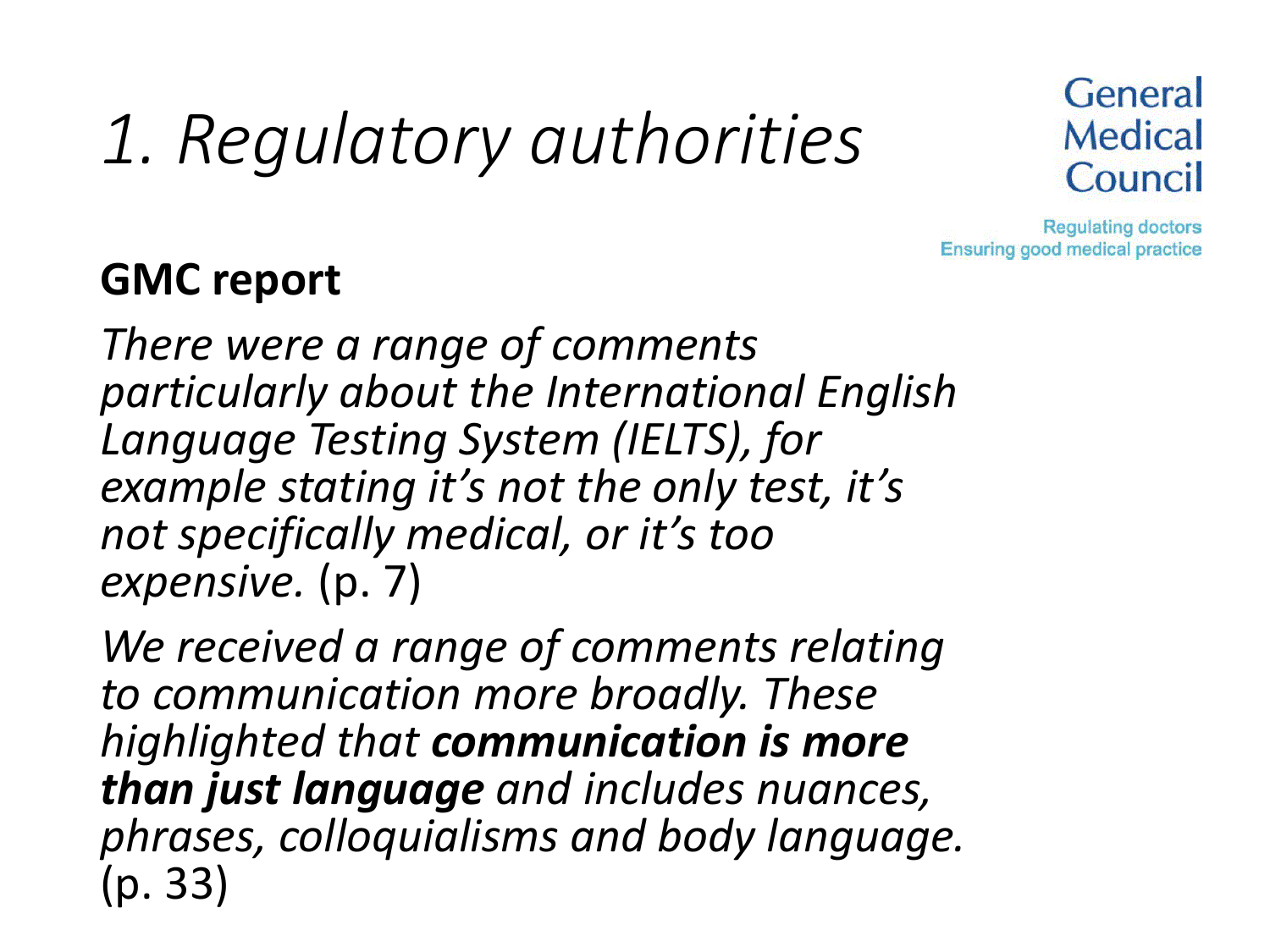Berry, O'Sullivan, & Rugea (2013) *Identifying the appropriate IELTS score levels for IMG applicants to the GMC register*

- 1. Is IELTS an adequate measure of English proficiency for this context?
- 2. Are the existing cut-scores set for IELTS adequate?

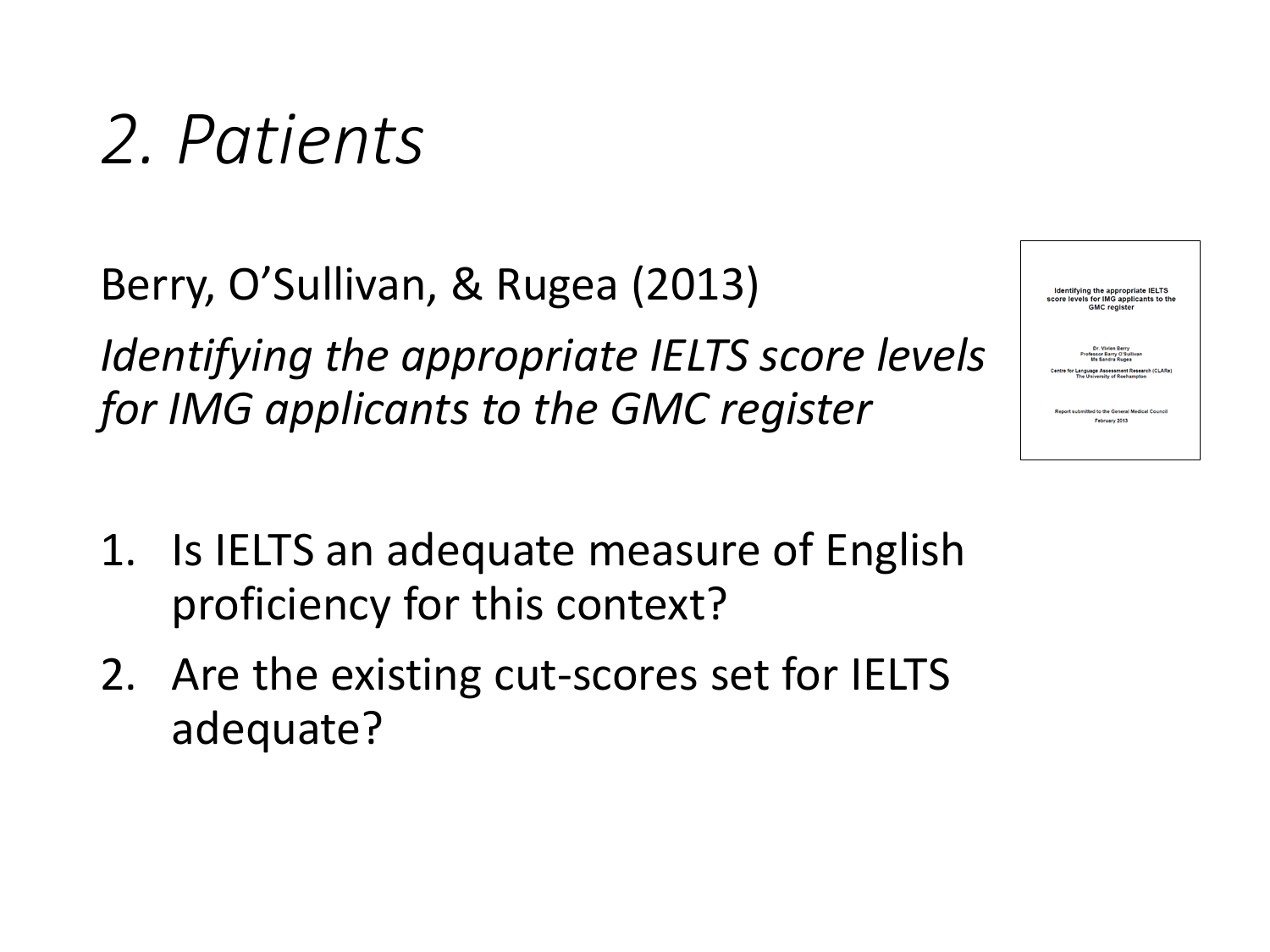### **Is IELTS an adequate measure for this context? Listening**

*In some respects this is quite a good test of [what] we think doctors should do but because of the tempo and the guidance that is given, if a doctor is going to be able to function in a genuine medical setting they would need to get all of the questions right.*

*There should be other tasks like an emotional situation, someone describing something in tears, on the telephone, with background noise.*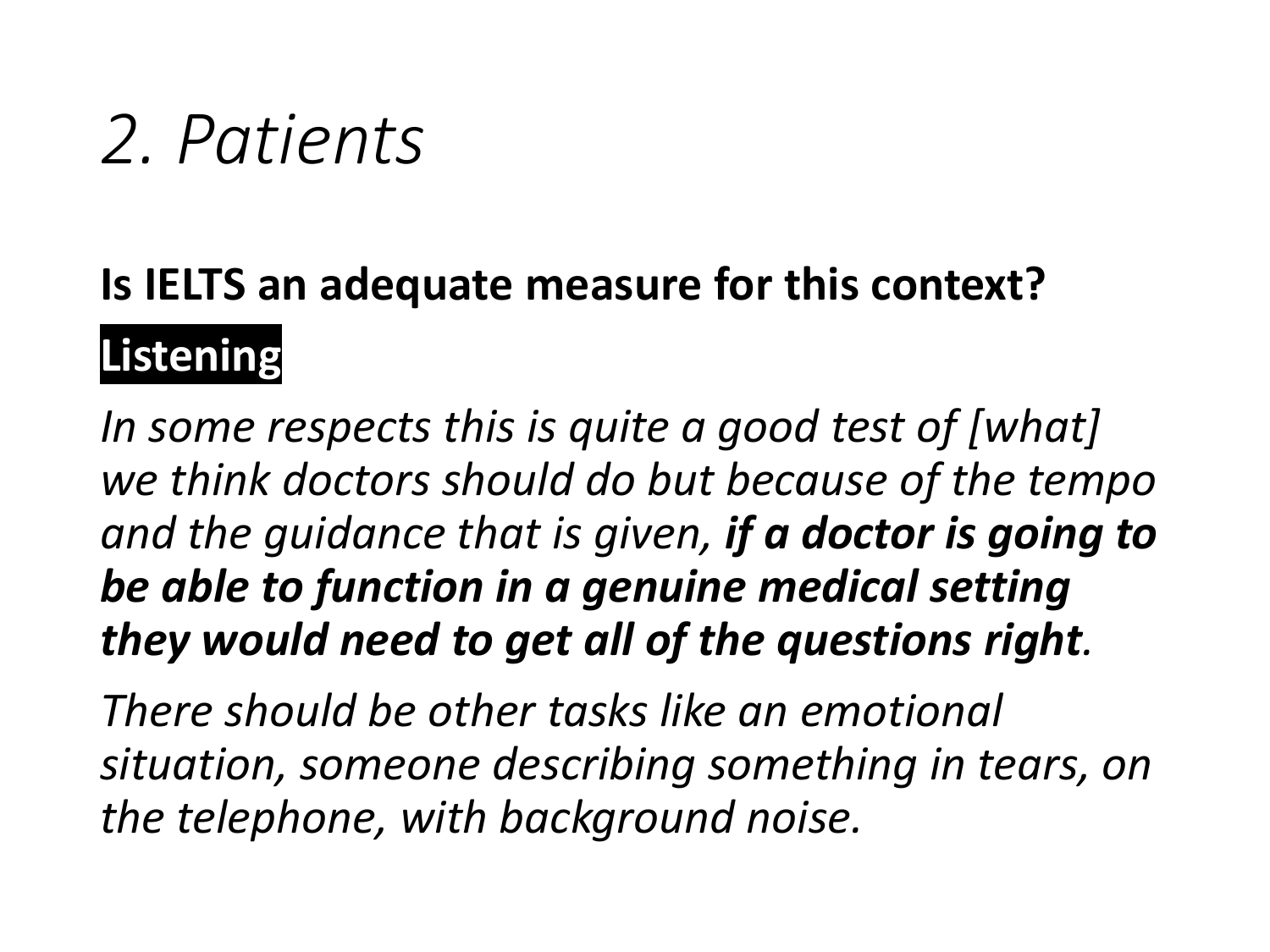### **Is IELTS an adequate measure for this context? Writing**

*It doesn't actually reflect the sorts of writing that we think doctors have to do.*

### **Reading**

*It's a good test of reading ability in general but it's not sufficient to tell us whether a doctor can read the sorts of things they need to read.*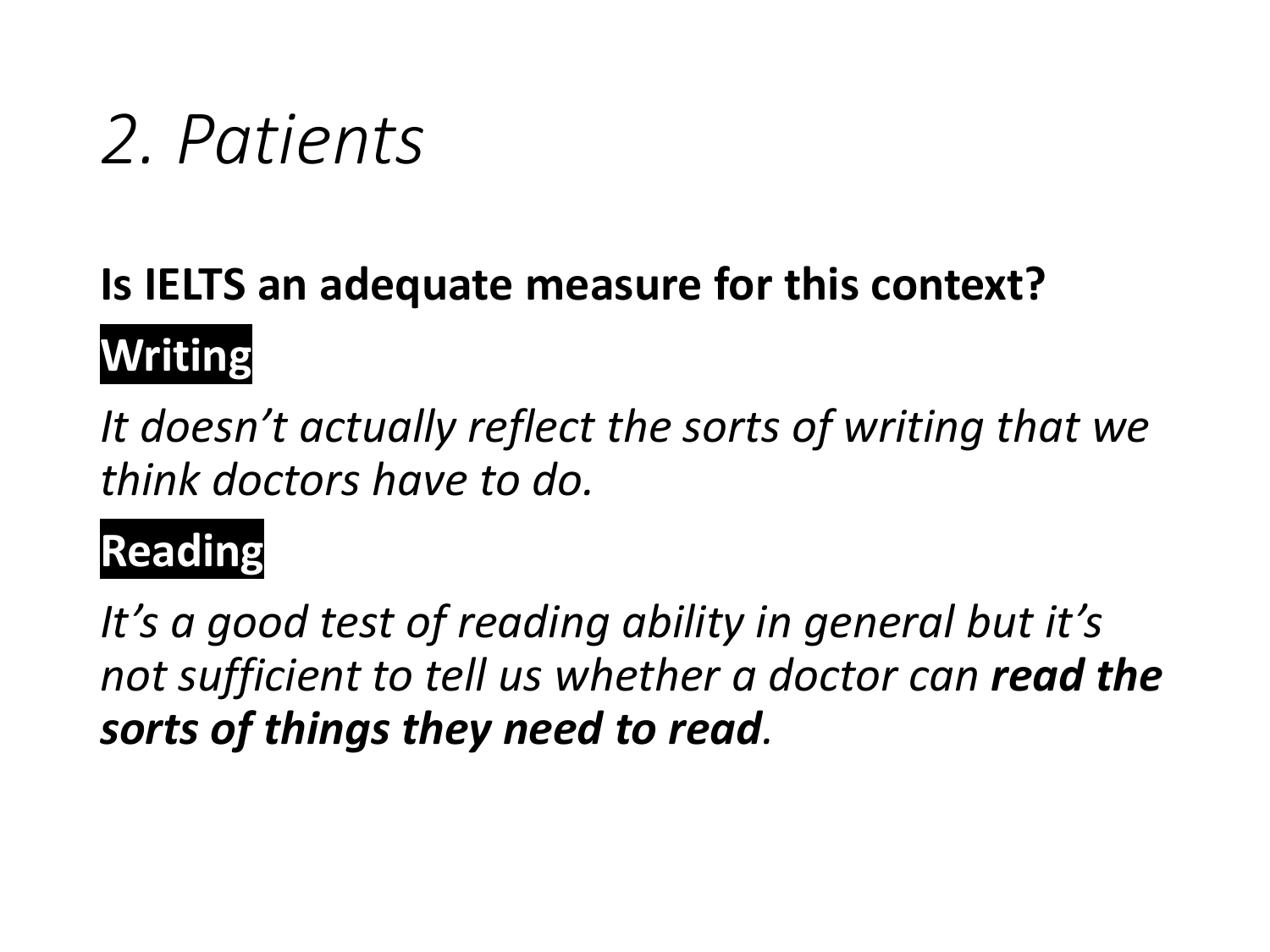### **Is IELTS an adequate measure for this context? Speaking**

*From the sorts of questions and the sorts of tasks, we couldn't say whether someone could be a doctor.*

#### **→ Greater integration of skills**

*listening to the patient then you have to go and read and learn stuff and then you have to write about that … having a whole integrated thing would be better.*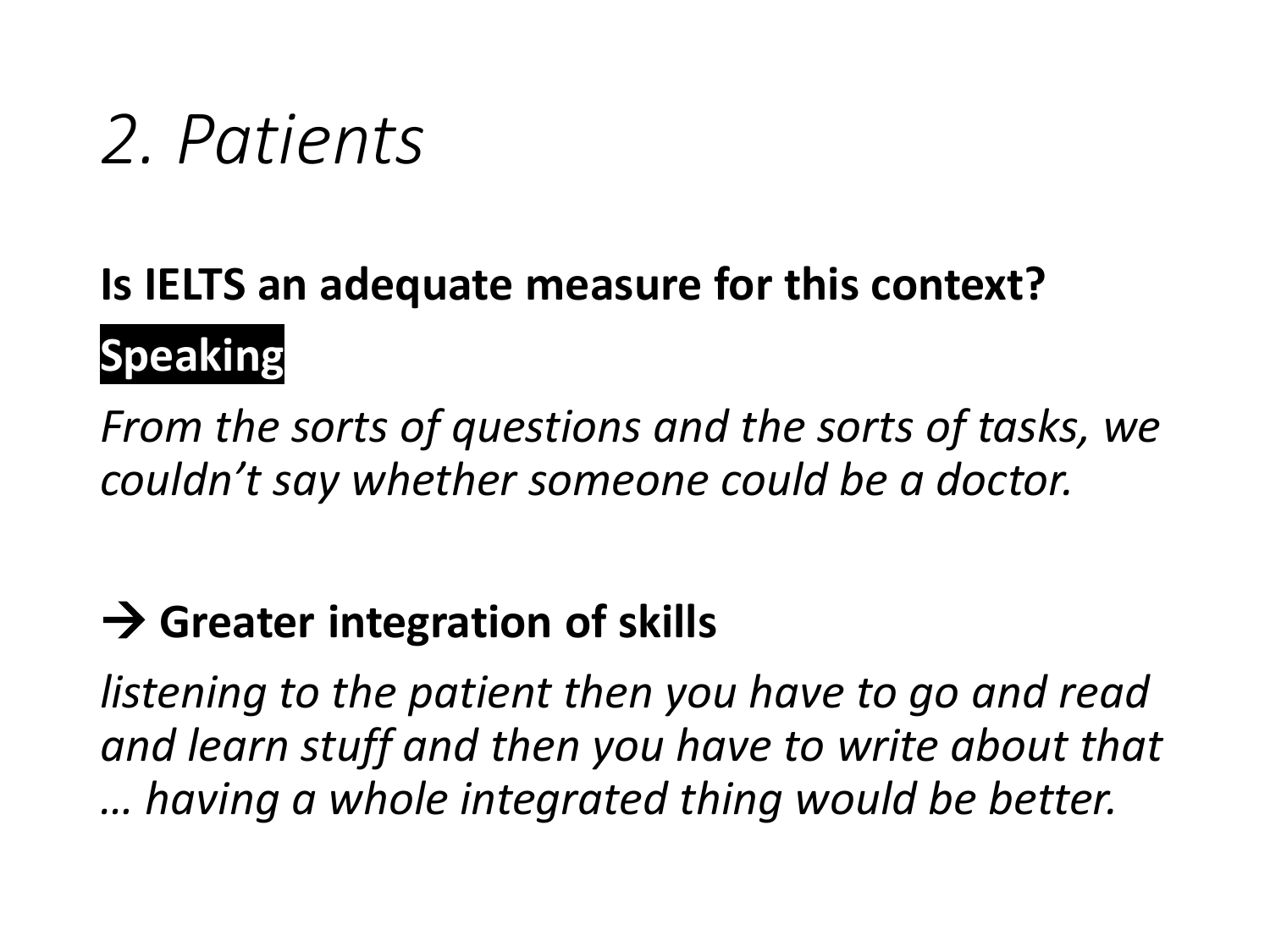#### **Are the existing cut-scores set for IELTS adequate?**

|                                       | <b>OVERALL</b> | LISTENING | <b>SPEAKING</b> | <b>READING</b> | <b>WRITING</b> |
|---------------------------------------|----------------|-----------|-----------------|----------------|----------------|
| <b>GMC</b> scores at<br>time of study |                |           |                 |                |                |
| Patients'<br>view                     | 8              | 8.5       | 8               | 8              | 7.5            |
| Reported view<br>from study           | 8              | 8.5       | 8               | 7.5            | 7.5            |
| <b>Revised GMC</b><br>scores          | 7.5            |           |                 |                |                |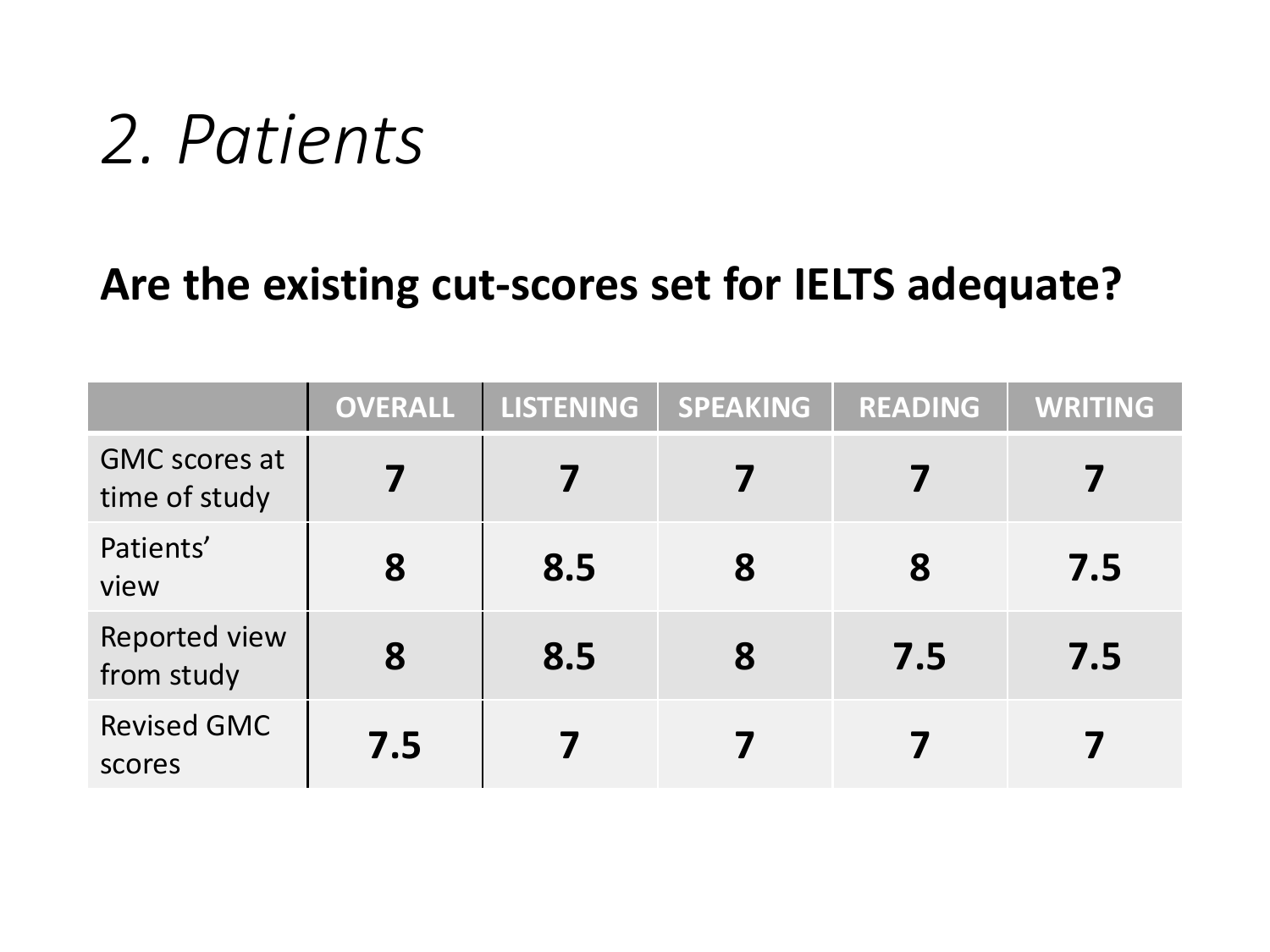Pill (2013)

Elder, McNamara, Woodward-Kron, Manias, McColl, & Webb (2013) *Towards improved healthcare communication: Development and validation of language proficiency standards for non-native English speaking health professionals*

Elder (Ed.) (2016) Special issue of *Language Testing* Language Testing

*What doctors value in consultations and the implications for specific-purpose language testing*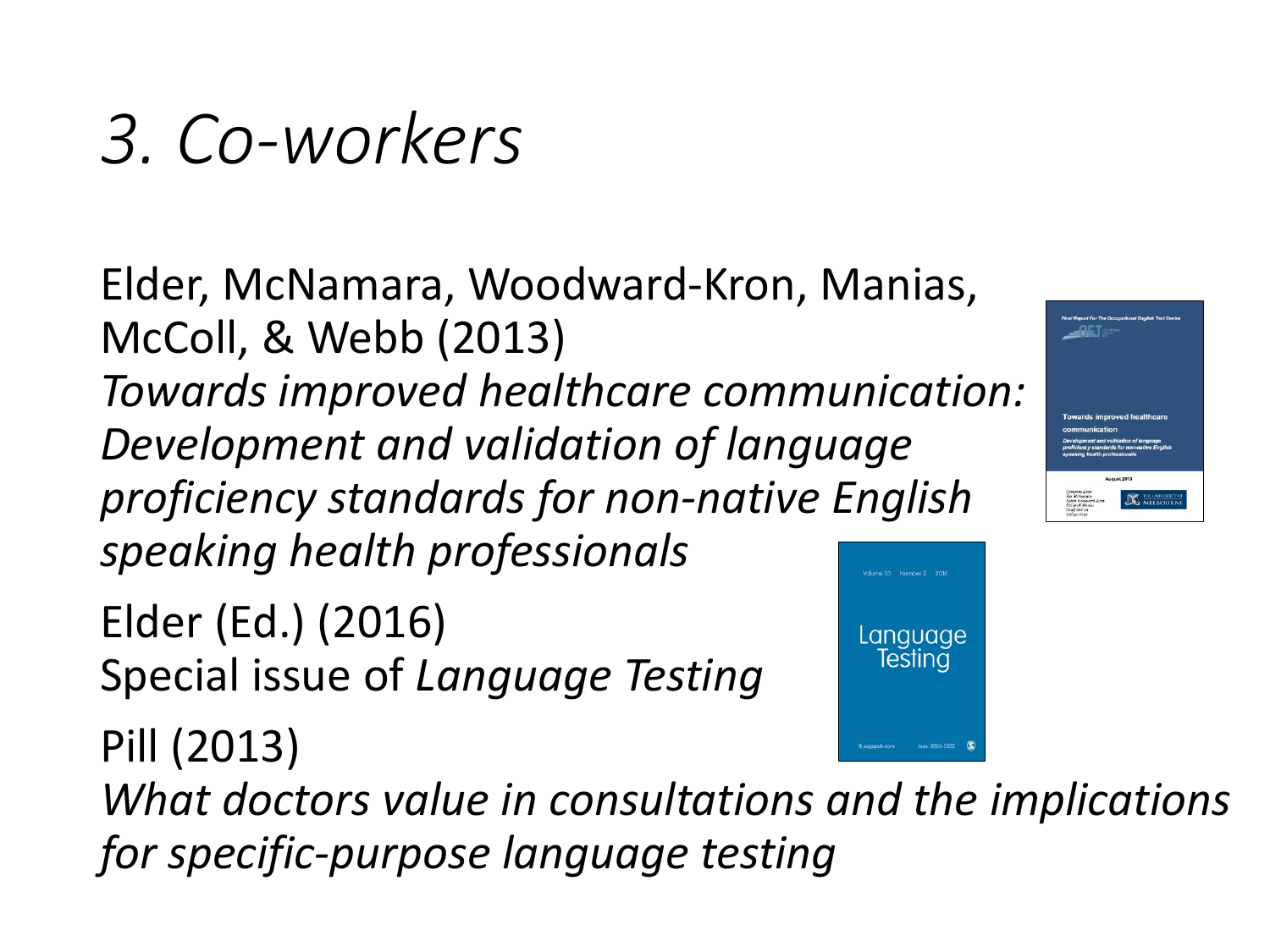

#### **Occupational English Test (OET) Speaking test – assessment criteria**

- OVERALL COMMUNICATIVE EFFECTIVENESS
- FLUENCY
- INTELLIGIBILITY
- APPROPRIATENESS OF LANGUAGE
- RESOURCES OF GRAMMAR AND EXPRESSION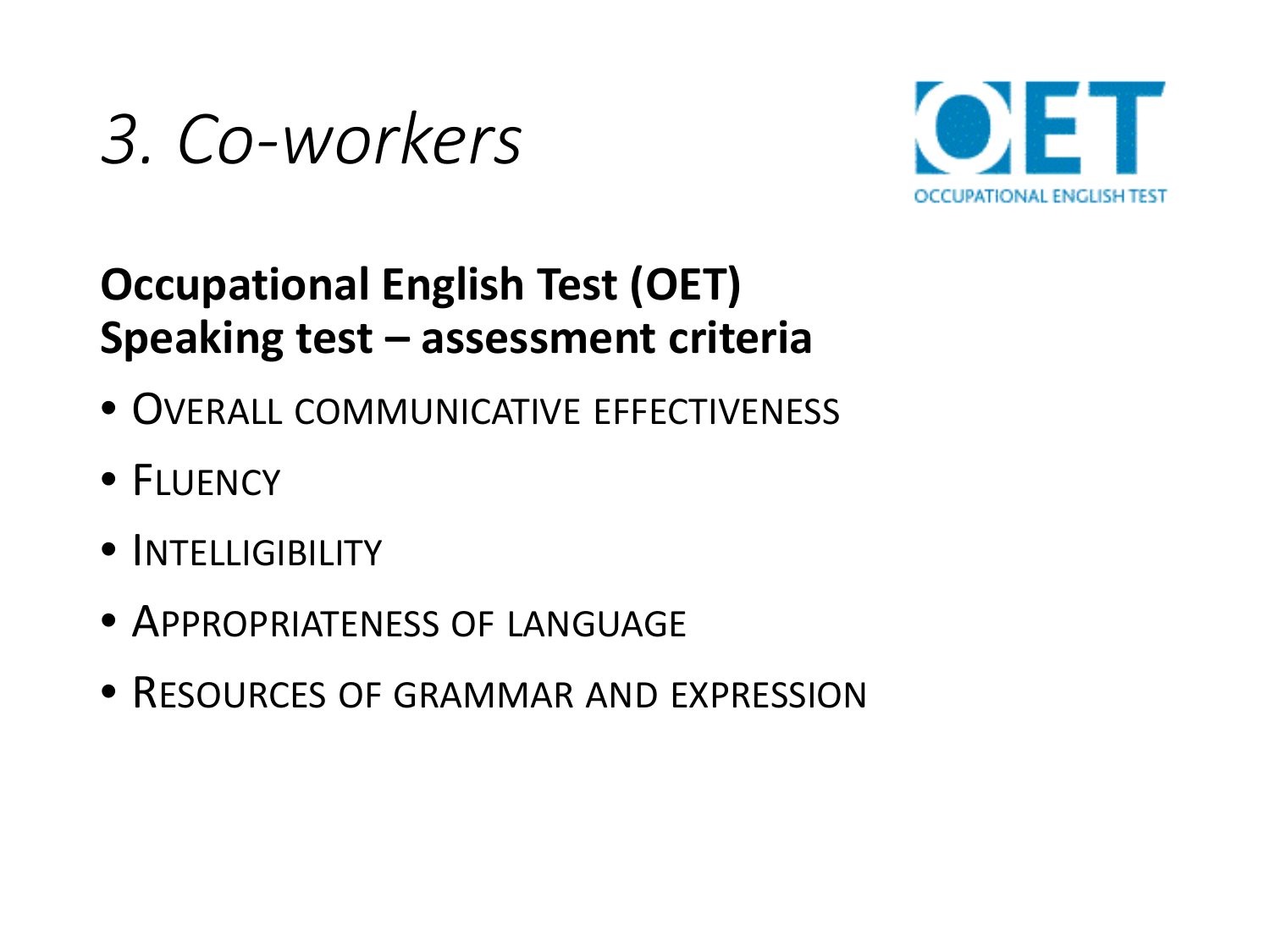#### *Indigenous assessment criteria*

[Group members] *call upon their own indigenous members' methods of practical reasoning and on a rich inventory of tacitly known assessment criteria* (Jacoby, 1998, p. 311)

*by definition task-related, context-related, specific and local* (Jacoby & McNamara, 1999, p. 234)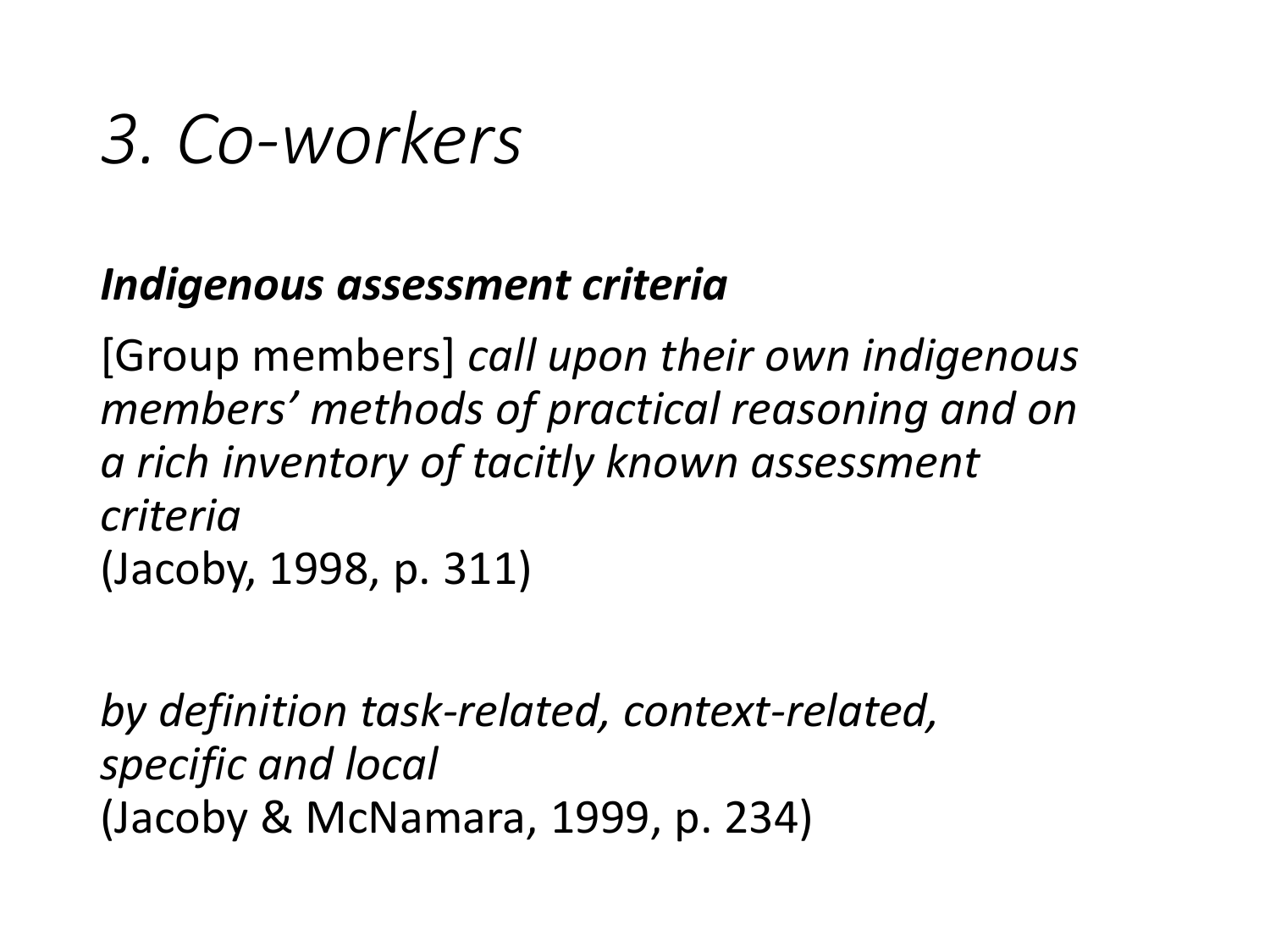#### **Weak performance tests**

*the focus is on language performance … [and] the purpose of the assessment is to elicit a language sample so that second language proficiency … may be assessed*

#### **Strong performance tests**

*performance will primarily be judged on real-world criteria, that is, the fulfilment of the task set*

(McNamara, 1996, pp. 43-44)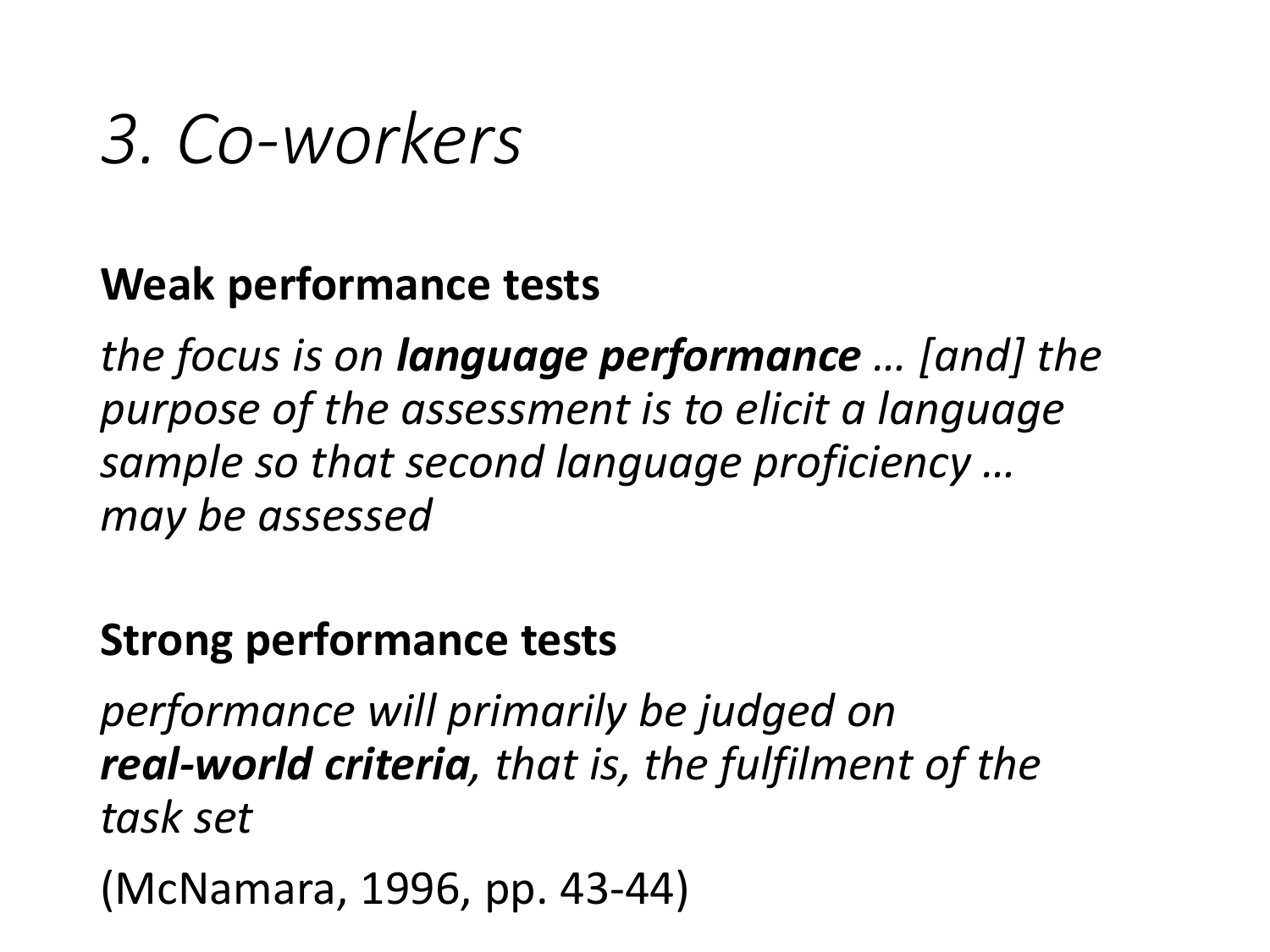#### **A model of what is valued by doctors in the doctor–patient consultation** (Pill, 2013)

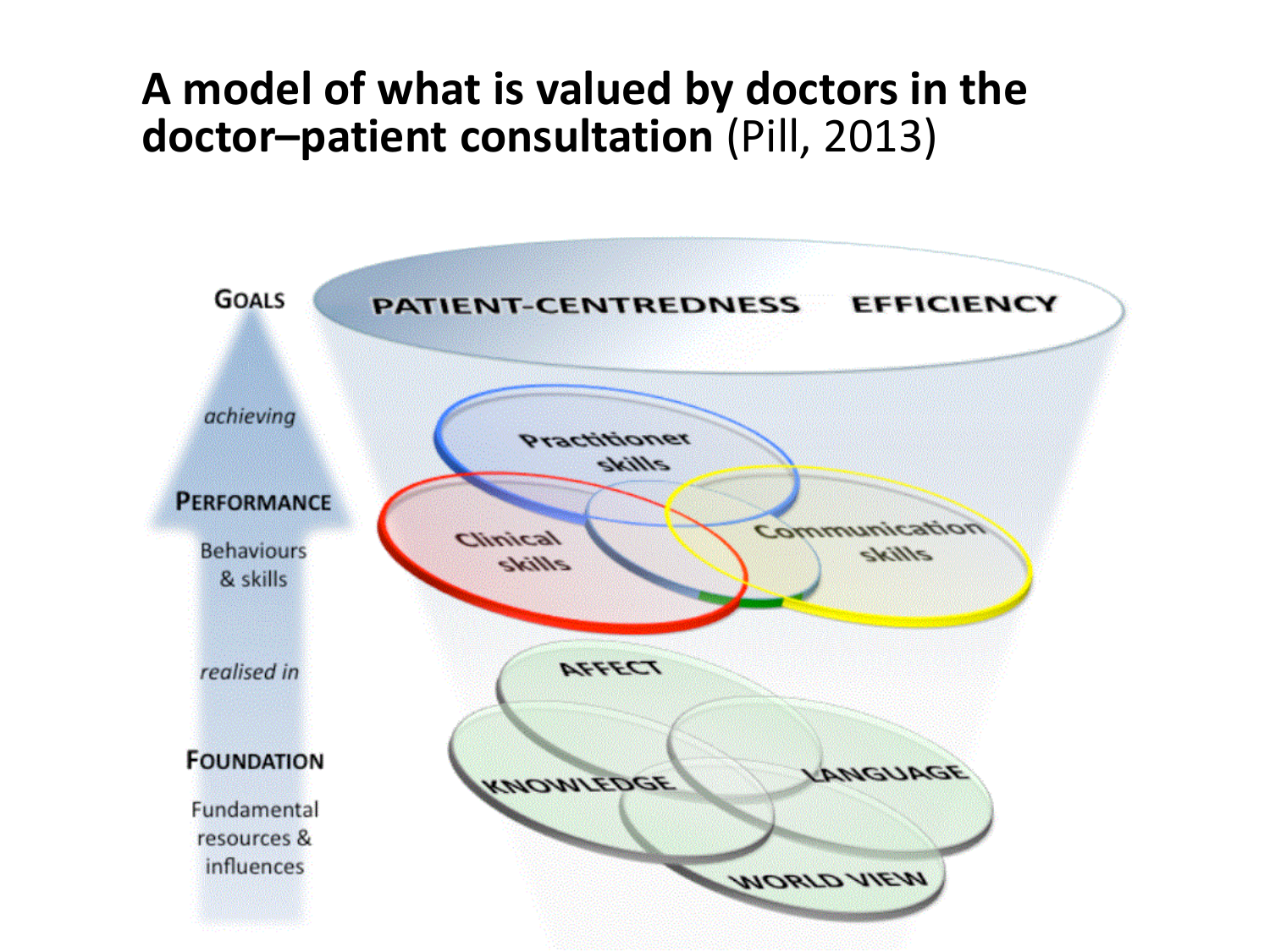#### **Existing test criteria**

• FLUENCY

*you have a tendency to talk quite quickly*

• INTELLIGIBILITY

*Some of the patients, mainly elderly, had difficulty with your accent*

• APPROPRIATENESS OF LANGUAGE

*You asked the patient 'you still drink?', which I thought was a bit abrupt*

• RESOURCES OF GRAMMAR AND EXPRESSION

*I think his questions were at least phrased clearly*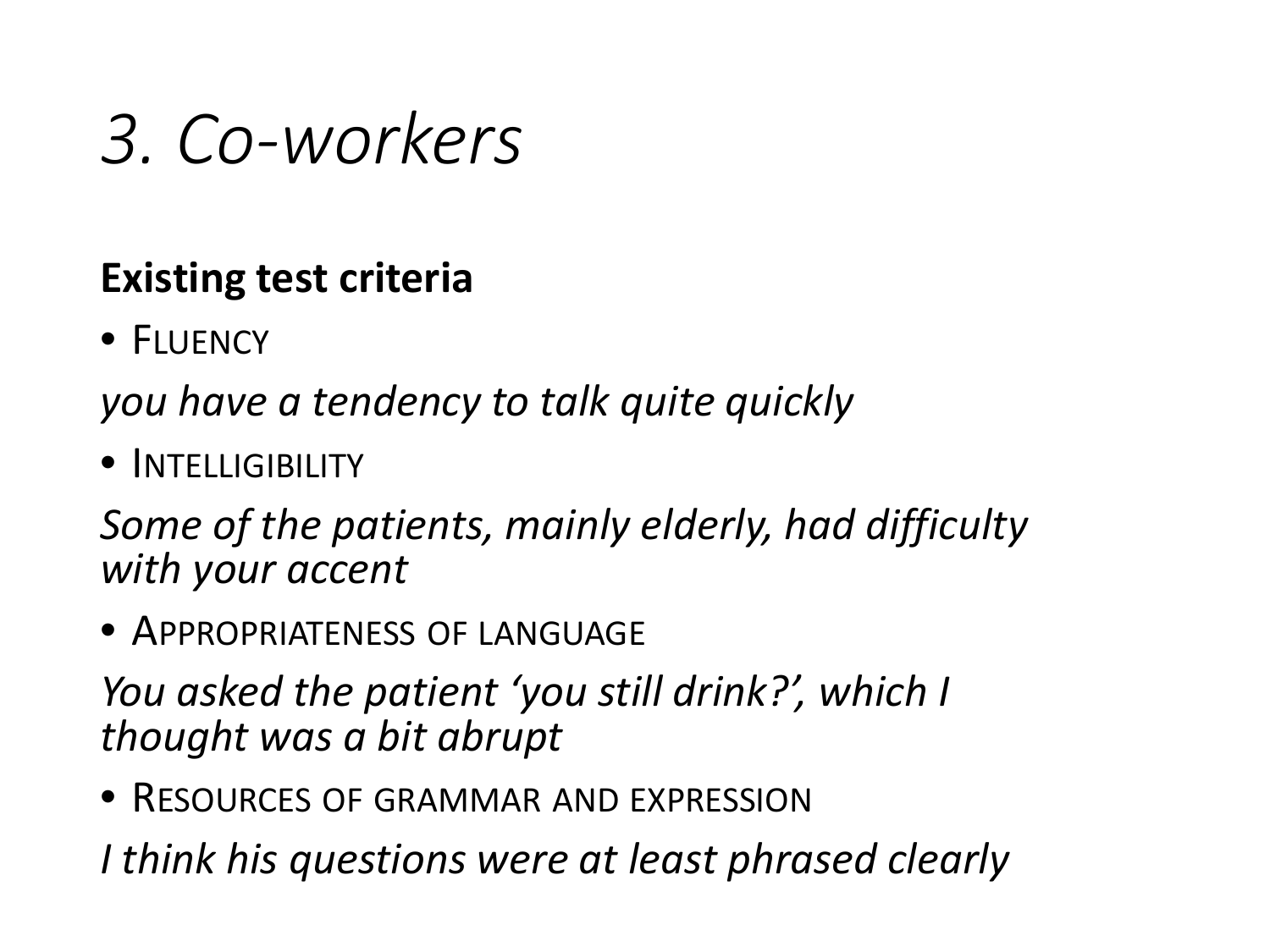#### **Interaction tools – realising clinical work**

*when she needed to she clarified something she didn't understand … so she made sure she was getting the correct story*

*she said you know 'tumour bleeding' without … couching it in a little bit of explanation*

*In the explanation of diagnosis and management, practise using precise simple sentences, so that you do not need to repeat them.*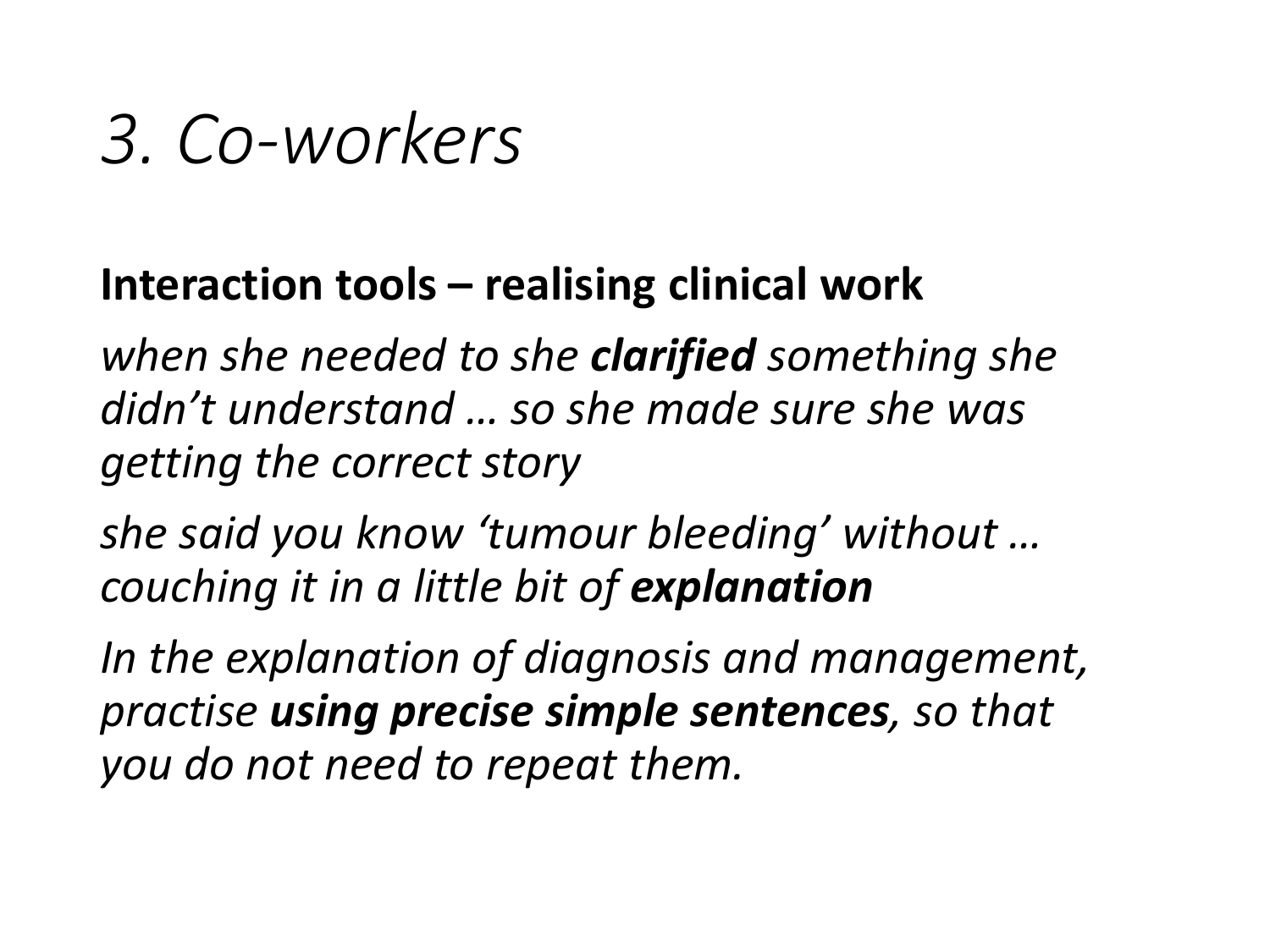#### **Patient-centredness** (examples)

- Interacting with the patient in an approachable, professional way
- Allowing the patient to contribute fully [not interrupting him/her unnecessarily]
- Supporting the patient's narrative with active listening techniques
- Seeking to elicit the patient's perspective on the situation
- $\rightarrow$  Added criterion: CLINICIAN ENGAGEMENT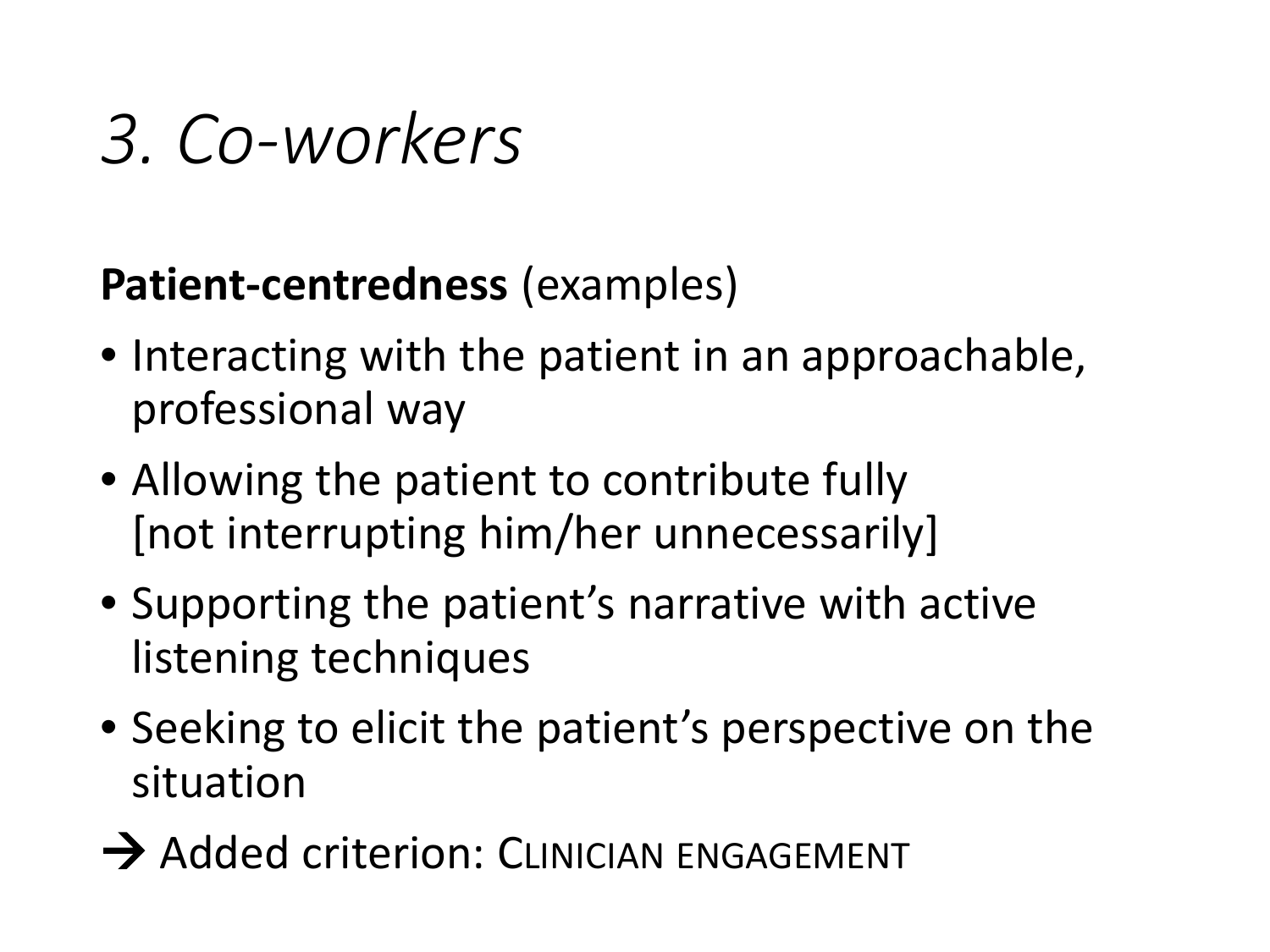#### **Efficiency** (examples)

- Using an open question to allow the patient to provide more information
- Sequencing the process of information-gathering purposefully and logically for the patient
- Finding out what the patient wants to know
- Explaining in a straightforward way, relevant to the patient's situation and needs
- $\rightarrow$  Added criterion: MANAGEMENT OF INTERACTION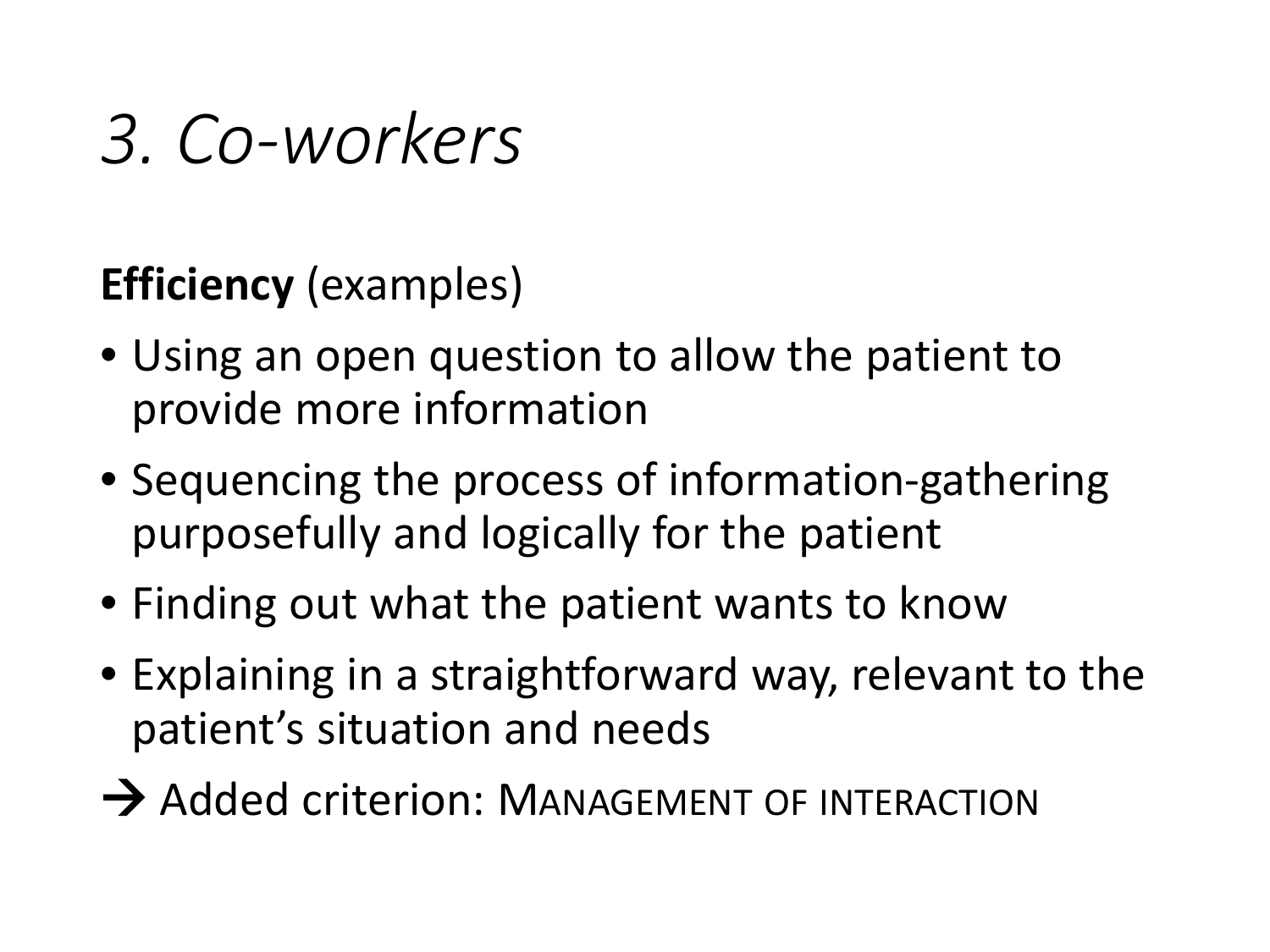#### **OET Speaking test Proposed assessment criteria**

- FLUENCY
- INTELLIGIBILITY
- APPROPRIATENESS OF LANGUAGE
- RESOURCES OF GRAMMAR AND EXPRESSION d.
- CLINICIAN ENGAGEMENT
- MANAGEMENT OF INTERACTION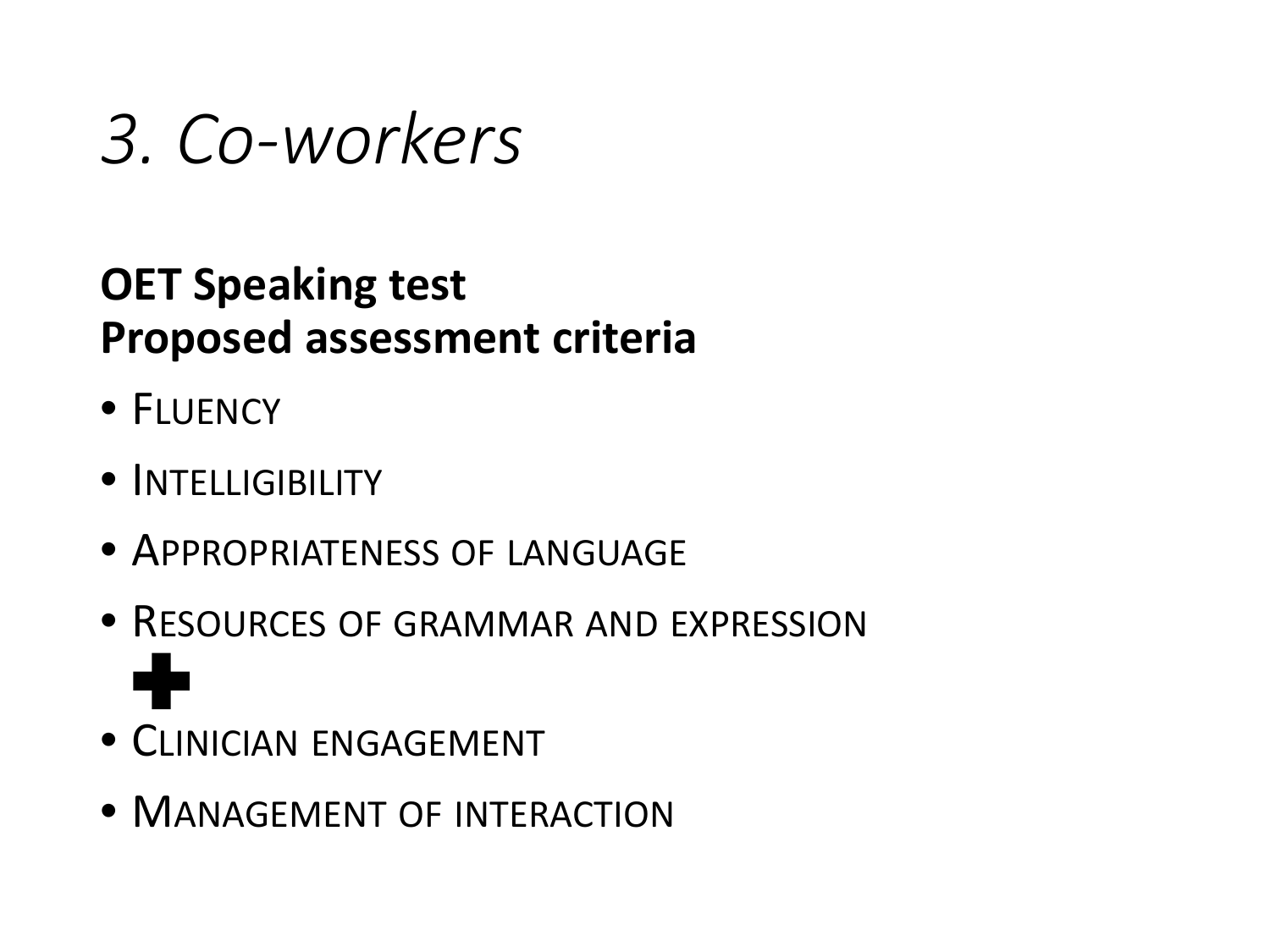### *Perspectives from stakeholders*

Tests may be

- taken for granted, as standard
- outsourced, someone else's responsibility
- hurdles for entry, to record that a check was carried out
- management tools to control access

Tests can (also) be

- thresholds for entry
- clear models of what the domain requires
- starting points for language skills development in the domain, for everyone